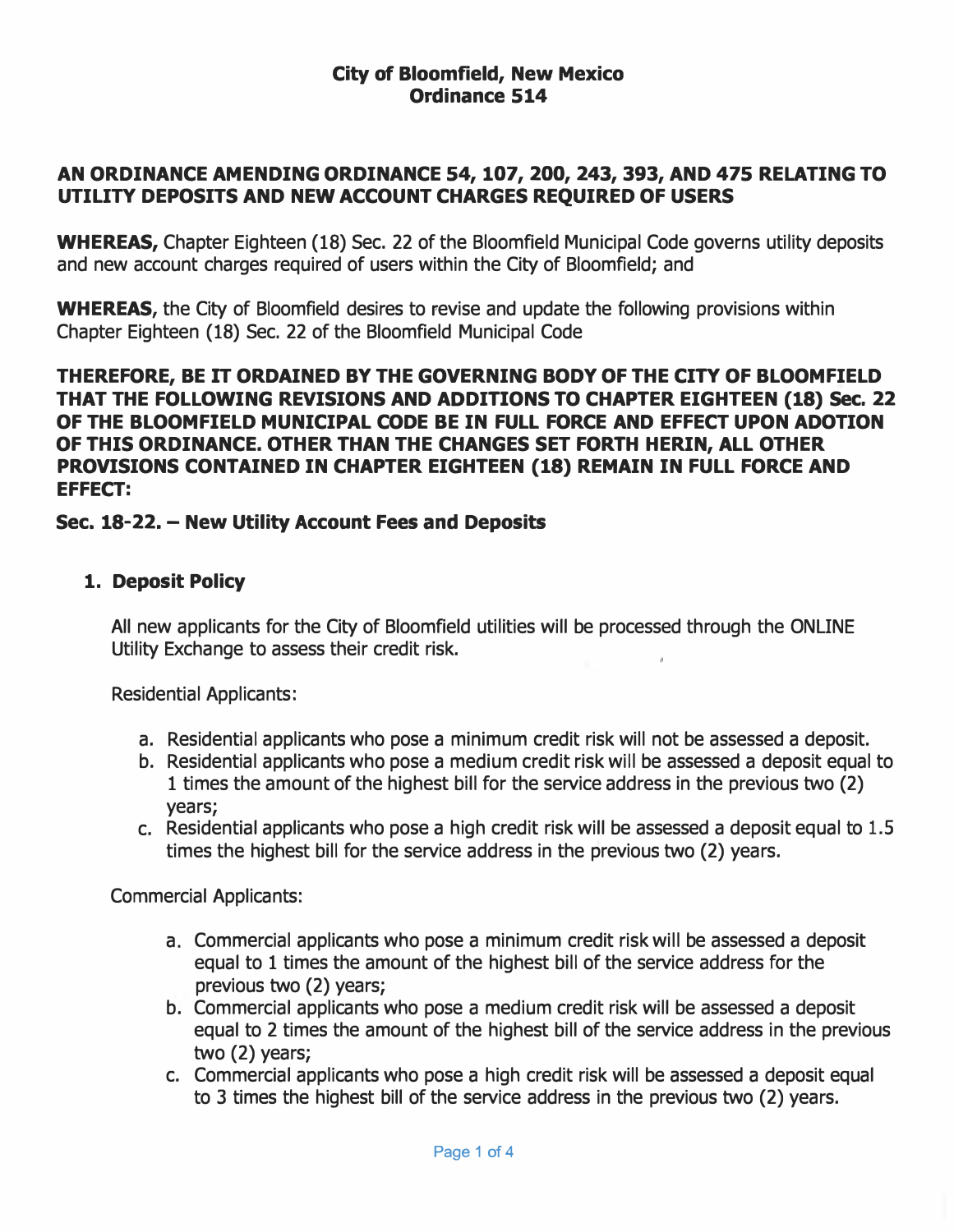Industrial and Institution Applicants:

- a. Industrial and institution applicants who pose a minimum credit risk will be assessed a deposit of \$500.00;
- b. Industrial and institution applicants who pose a medium credit risk will be assessed a deposit equal to 2 times the amount of the highest bill of the service address in the previous two (2) years;
- c. Industrial and institution applicants who pose a high credit risk will be assessed a deposit equal to 3 times the highest bill of the service address in the previous two (2) years.

If an applicant poses no credit risk at the time of application but develops a medium or high credit risk due to delinquent payments, "tag" utility disconnects, notice of arrears or return payments, they will be assessed a new or additional deposit per their assessed credit risk.

One meter is required for each residential, commercial, or industrial service connection. An apartment building or mobile home park may be considered by the utility to be a single commercial facility for the purpose of this policy. Council may grant an exception to the individual meter requirement if the plumbing of an existing multiple use or multiple occupant building would prohibit the installation of individual meters at a reasonable cost or would result in unreasonable disruption of the customary use of the property.

# 2. Deposit Duration

Deposits are required to be paid PRIOR to service being ordered.

All deposits received by the City shall be held in a non-interest-bearing account in a special deposit fund to minimize the city's loss of utility revenues. Funds will be drawn on only in the event the applicant becomes delinquent, or service is set for termination. When an account is set for termination, the deposit shall be applied against the final bill. If the deposit exceeds the final bill and no other outstanding fees or charges exist, then the balance of the deposit shall be refunded to the customer in the form of a check.

Deposits are returned to customers after two (2) consecutive years of service and a good credit history for two (2) consecutive years to include: no delinquent payments, no "tag" utility disconnects, no notice of arrears and no return payments. Customers who make delinquent payments during the initial two (2) years of service shall have their deposit applied to their delinquent account.

In the event a customer has a previous account with an unpaid balance, a new connection will not be allowed until the previous account has been paid in full and a deposit is made on the new account.

## 3. Letters of Credit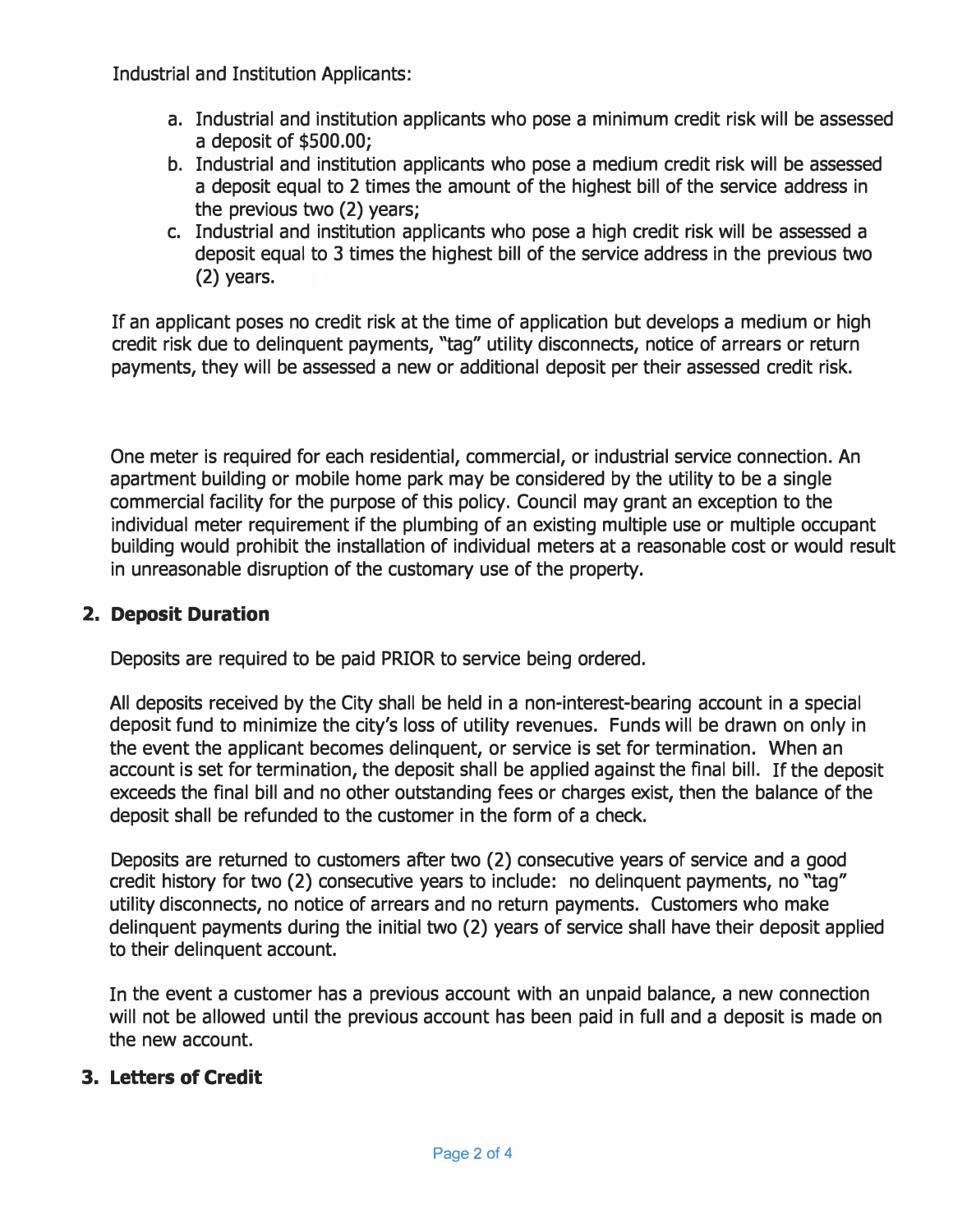The City of Bloomfield will not accept a letter of credit in lieu of screening an applicant through the ONLINE Utility Exchange.

# 4. Opting out of ONLINE Utility Exchange

The City of Bloomfield will not allow a new service applicant to opt out of the ONLINE Utility Exchange program.

### s. Application Fee

Applicants and/or property owners shall be required to pay a new account, one-time, nonrefundable set-up charge in the amount of \$35.00. A new account set-up charge must be paid before service is ordered to begin.

#### 6. Fees for Utility Services

Any fees or charges imposed by ordinance for utility services are payable by the owner by the date designated on the utility bill.

## 7. Transfer of Deposits

Deposits may be transferred from one location to another if the applicant is the owner of the property at the location for which service is being requested. However, if the amount already on deposit is not equal to the amount of deposit required at the time of the transfer, the property owner must pay the difference between these two amounts. All other applicants will be required to pay the applicable deposit in full each time an account is opened. When the previous account is terminated and all outstanding bills are paid, the previous deposit will be refunded.

Deposit transfers from one customer to another are not allowed.

## 8. Unclaimed Deposits

The City shall make a reasonable effort to return any unclaimed funds of deposits or overpayment of accounts including good faith adjustments. Per the Unclaimed Property Act of New Mexico, unclaimed funds will be become the property of the State of New Mexico and will be held in the State Treasury Office, safe and secure until turned over to the rightful owner or legal heir.

Except for the changes set forth above, the provisions of Chapter 18 Sec. 22 of the Bloomfield Municipal Cade are herby ratified and confirmed.

Intent to Adopt Approved and Signed this 12 day of October 2021.